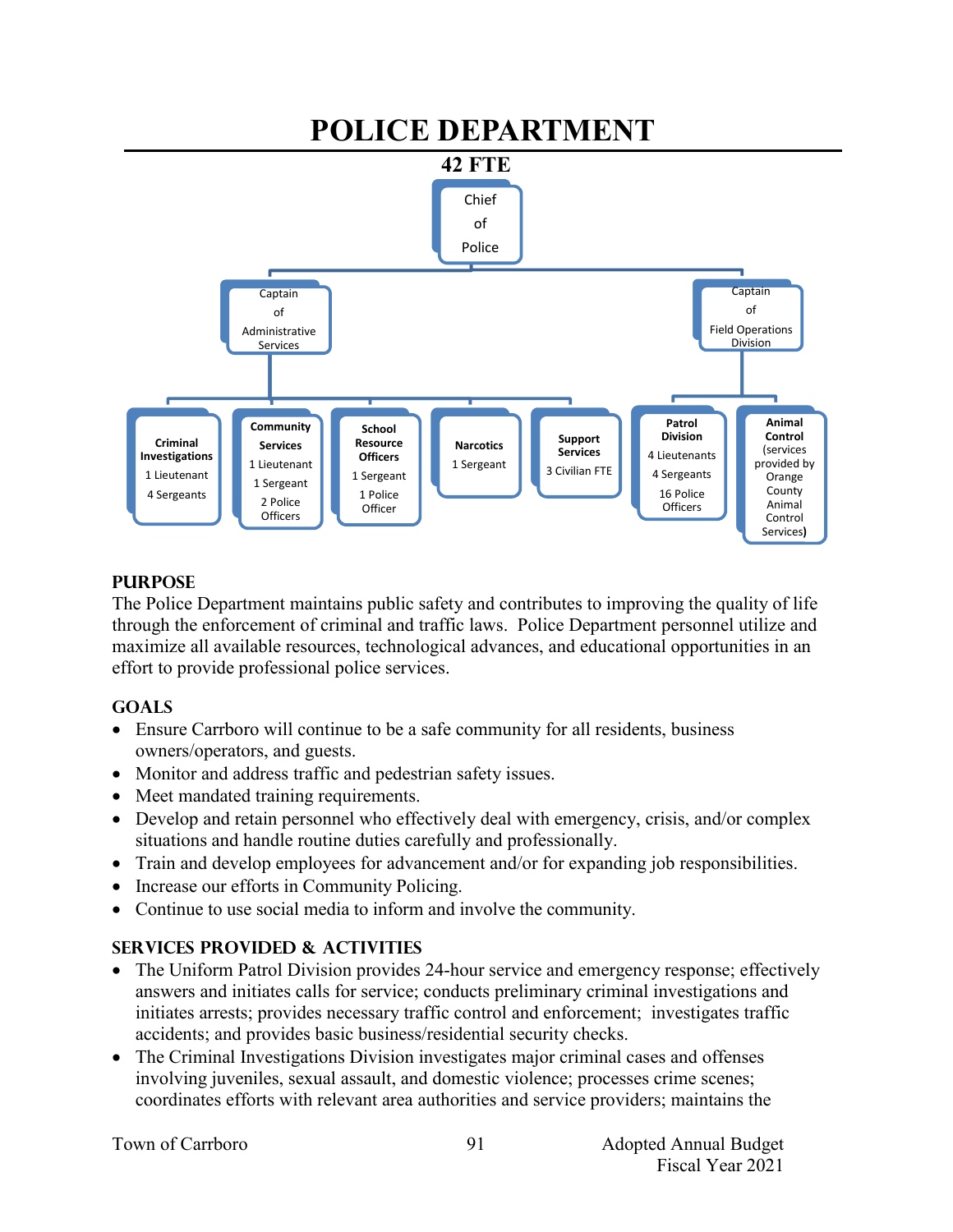evidence/ property room; conducts prospective employee background investigations; and provides on-call service.

- The Community Services Division provides law enforcement and other community-related services; partners with the community to meet specific neighborhood-driven requests for assistance; follows-up on complaints of suspected gang-related activity; initiates narcotics investigations; provides School Resource Officers at McDougle Middle and Carrboro High Schools and works with other schools to enhance safety and security; provides general crime prevention and community watch services; works with business owners to enhance safety and security; and provides other community outreach activities.
- The Administrative Division provides direct service to walk-in visitors, email requests, and telephone inquiries; maintains incident reports and multiple departmental records (including but not limited to warrants, monthly FBI and SBI data reporting, etc.); administers Department budget; answers requests for statistics and analysis; ensures that Department personnel receive appropriate training and adhere to the Department's, Federal, and State policies and procedures; and provides support services to Town Council, Town staff and other agencies.

# **PREVIOUS YEAR ACCOMPLISHMENTS**

- Met all mandated training goals.
- Partnered with local law enforcement agencies, NC SBI, NC National Guard Narcotics Task Force, US Marshals, US Drug Enforcement Agency, and US Alcohol, Tobacco and Firearms during narcotics investigations thus reducing the number of drug houses and street-level drug sales locations.
- Maintained the number of directed patrols and speed enforcement campaigns involving Uniform Patrol Division.
- Maintained the number of pedestrian safety operations involving Community Services Division.
- Partnered with Public Works and Recreation and Parks staff to provide a safe setting for Town sponsored events.
- All officers trained on Fair and Impartial Policing.
- Maintained Coffee with A Cop Program for citizens.
- Participated in the NCWatch4Me program concerning pedestrian and bicycle safety.
- Completed NCLM Risk Management Policy Review Process

# **UPCOMING FISCAL YEAR OBJECTIVES**

- Maintain current fuel consumption.
- Meet mandated training goals.
- Maintain Carrboro's Safety for residents, business owners/operators and visitors.
- Increase the number of directed patrols and speed enforcement campaigns involving Uniform Patrol Division personnel.
- Maintain the number of pedestrian safety operations involving Community Services Division personnel.
- Reduce the number of traffic accidents.
- Continue management/leadership training for supervisors.
- Reduce the number of known drug houses and street-level drug sales locations.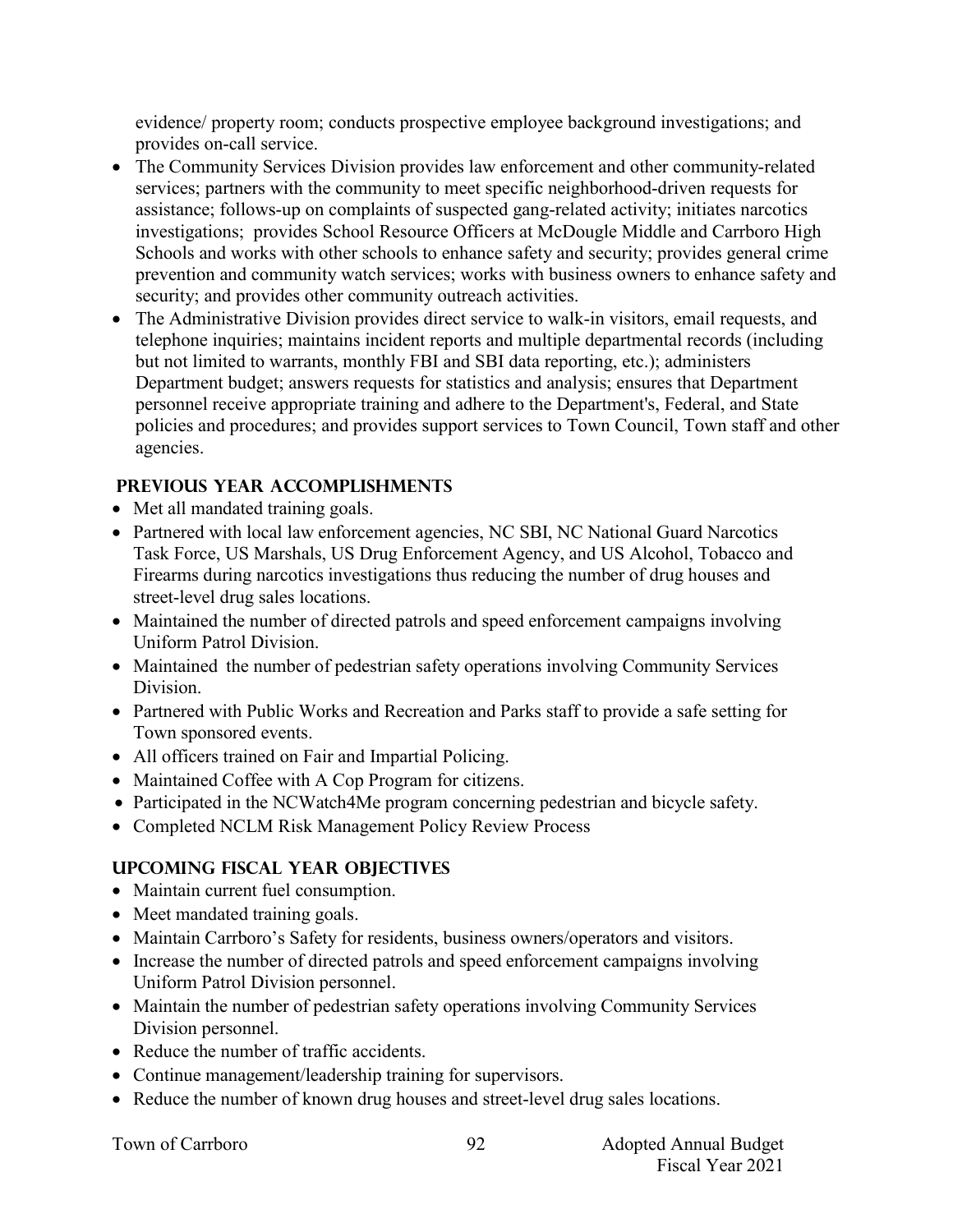- Obtain new or enhanced revenue sources.
- Maintain current staffing levels.
- Continue partnership with Public Works and Recreation and Parks staff to provide a safe setting for all special events.

### **TOWN COUNCIL PRIORITIES**

Enhance and sustain quality of life/place issues for everyone. Improve walkability and public transportation.

#### **OBJECTIVES**

- 1. Maintain Carrboro's safety for residents.
- 2. Reduce number of traffic accidents.
- 3. Maintain pedestrian safety operations.
- 4. Increase bicycle safety operations.
- 5. Maintain Carrboro's safety for residents by reducing open air drug market.
- 6. Increase Community Service outreach.

## **Performance Measures**

|                                                                  | FY 2017-18<br><b>ACTUAL</b> | FY 2018-19<br><b>ACTUAL</b> | FY 2019-20<br><b>ESTIMATED</b> | FY 2020-21<br><b>PROJECTED</b> |
|------------------------------------------------------------------|-----------------------------|-----------------------------|--------------------------------|--------------------------------|
| Calls for Service                                                | 23,825                      | 23,522                      | 23,159                         | 23,654                         |
| Motor Vehicle Accidents                                          | 466                         | 526                         | 511                            | 485                            |
| <b>Criminal Arrests</b>                                          | 488                         | 399                         | 387                            | 344                            |
| Pedestrian Crossing<br><b>Citations Issued</b>                   | 13                          | 5                           | 9                              | 7                              |
| <b>Bicycle Traffic Operations</b>                                | $\theta$                    | 4                           | 5                              | 6                              |
| Pedestrian Safety Operations                                     | $\overline{2}$              | 4                           | 4                              | 4                              |
| <b>Narcotics Arrests</b>                                         | 81                          | 45                          | 40                             | 43                             |
| <b>Community Events</b><br>Involvement                           | 87                          | 108                         | 96                             | 104                            |
| Percent Change in Pedestrian<br><b>Safety Operations</b>         | 78%<br>Decrease             | 100%<br>Increase            | 0% Change                      | 0% Change                      |
| Percent Change in Pedestrian<br><b>Crossing Citations Issued</b> | 50%<br>Decrease             | 62%<br>Decrease             | 80% Increase                   | 22% Decrease                   |
| Percent Change in Bicycle<br><b>Traffic Operations</b>           | $0\%$ Change                | 400%<br>Increase            | 25% Increase                   | 20% Increase                   |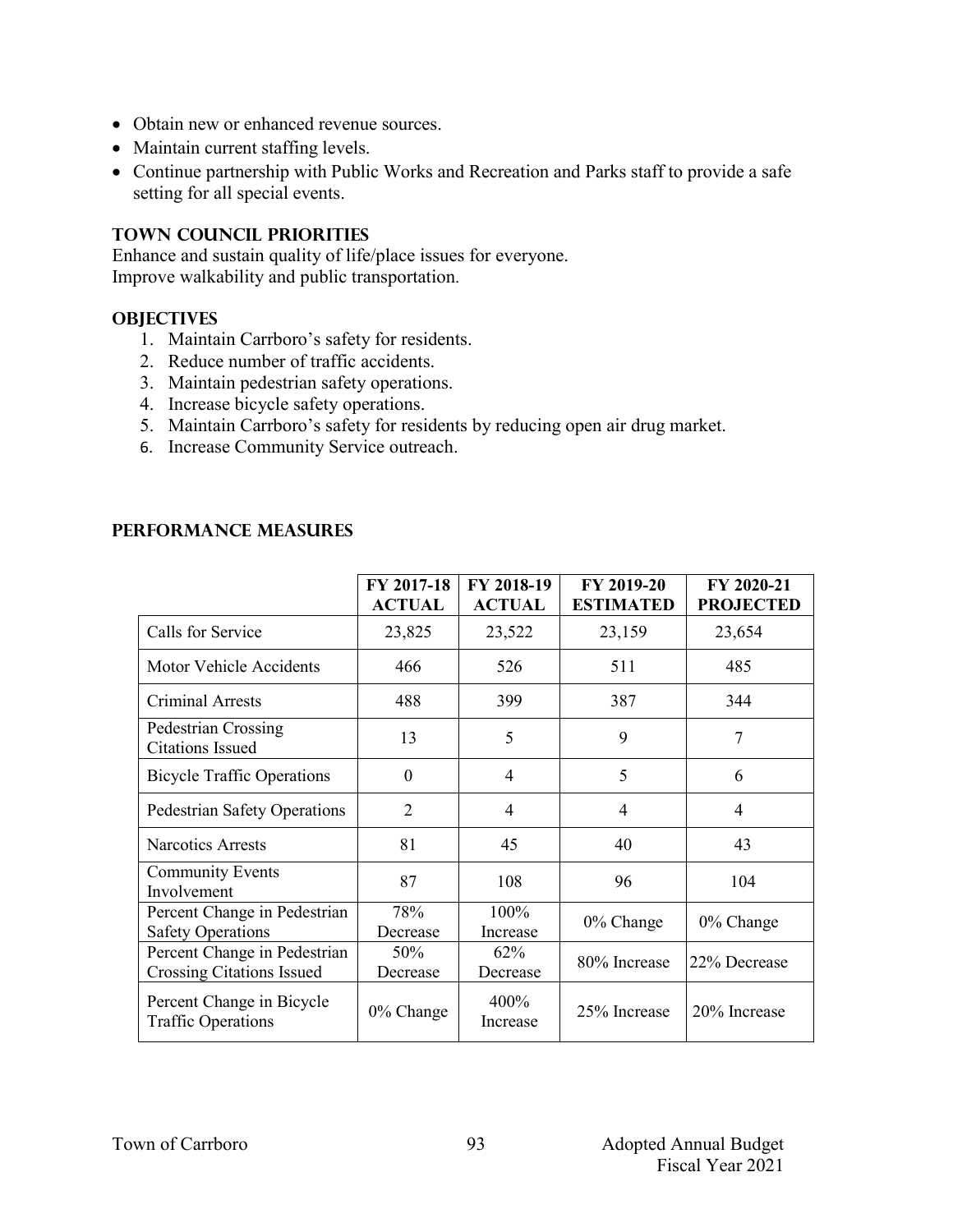# **Department Budget Summary**

## **Budget summary - police department**

|                            |              | 2018-19<br><b>Actual</b> | 2019-20<br><b>Adopted</b><br><b>Budget</b> | FY 2020-21<br><b>Adopted</b><br><b>Budget</b> | <b>Pct Change</b> |
|----------------------------|--------------|--------------------------|--------------------------------------------|-----------------------------------------------|-------------------|
| Personnel                  |              | 3,244,227                | 3,480,230                                  | 3,702,405                                     | $6.4\%$           |
| Operating                  |              | 417,917                  | 451,678                                    | 488,291                                       | 8.1%              |
|                            | <b>TOTAL</b> | \$3,662,144              | \$3,931,908                                | \$4,190,696                                   | $6.6\%$           |
| <b>General Revenues</b>    |              | 3,457,790                | 3,729,465                                  | 3,982,252                                     | $6.8\%$           |
| <b>Department Revenues</b> |              | 204,354                  | 202,443                                    | 208,444                                       | 3.0%              |

#### **CHANGES IN BUDGET FROM PRIOR YEAR ADOPTED BUDGET:**

Increase in Personnel costs due to salary and insurance adjustments. Operating costs increased due to stepped up recruitment efforts, uniform costs, and contractual services. Operating costs decreased in areas of training, conferences, and travel.

# **Division Level Summaries**

### **Budget summary - police administration**

|                            |              | 2018-19<br><b>Actual</b> | 2019-20<br><b>Adopted</b><br><b>Budget</b> | FY 2020-21<br><b>Adopted</b><br><b>Budget</b> | <b>Pct Change</b> |
|----------------------------|--------------|--------------------------|--------------------------------------------|-----------------------------------------------|-------------------|
| Personnel                  |              | 602,493                  | 638,485                                    | 661,275                                       | 3.6%              |
| Operating                  |              | 38,291                   | 48,260                                     | 42,510                                        | $-11.9%$          |
|                            | <b>TOTAL</b> | \$640,784                | \$686,745                                  | \$703,785                                     | 2.5%              |
| <b>General Revenues</b>    |              | 619,087                  | 668,045                                    | 684,735                                       | 2.5%              |
| <b>Department Revenues</b> |              | 21,697                   | 18,700                                     | 19,050                                        | 1.9%              |

#### **CHANGES IN BUDGET FROM PRIOR YEAR ADOPTED BUDGET:**

Increase in Personnel costs due to salary and insurance adjustments. Operating increases include stepped up recruitment efforts in contractual services and the budgeting of state seizure funds. Operating decreases include training, conferences, travel, and uniforms being reduced to zero.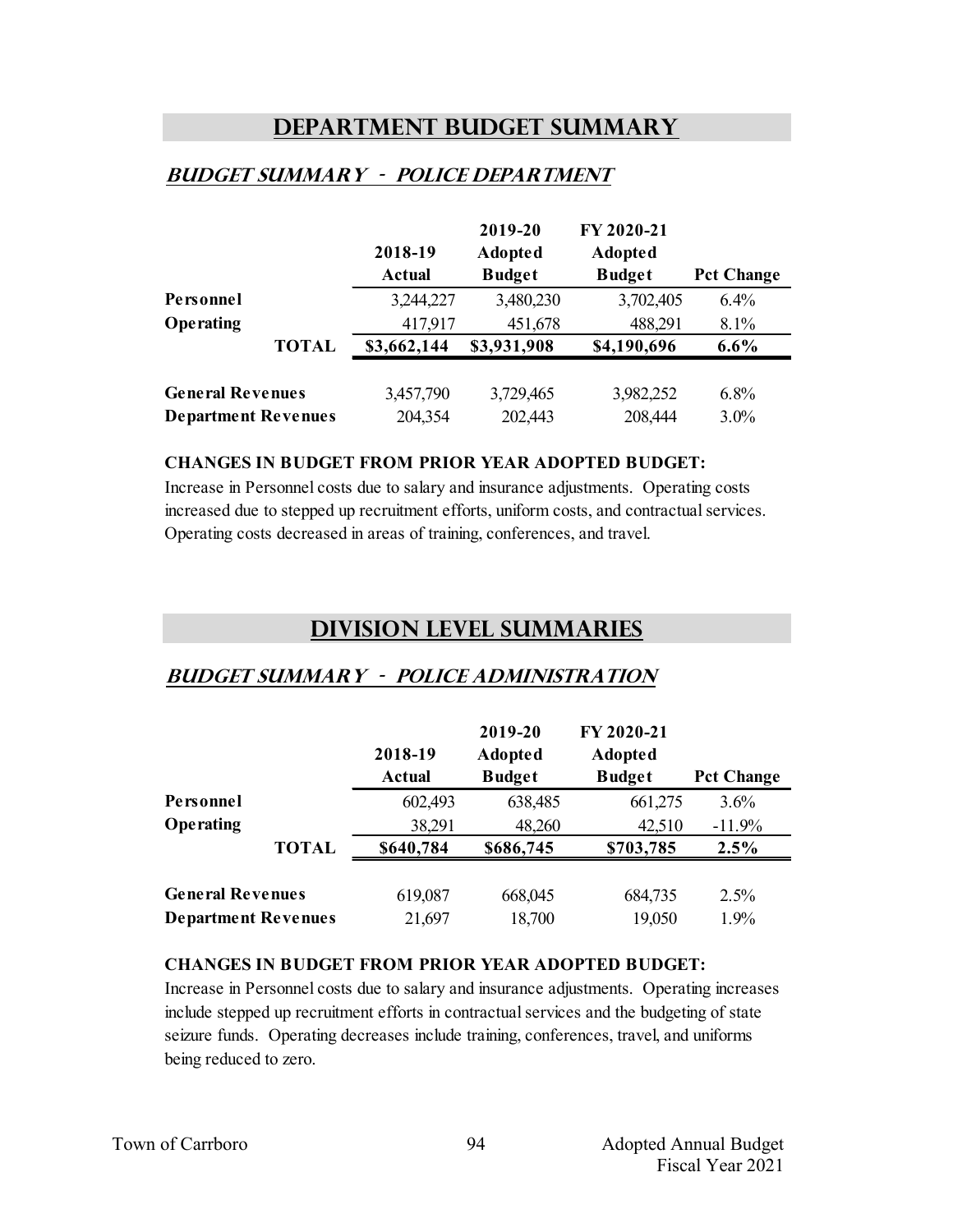# **Budget summary - police Patrol**

|                            |              | 2018-19       | 2019-20<br><b>Adopted</b> | FY 2020-21<br><b>Adopted</b> |                   |
|----------------------------|--------------|---------------|---------------------------|------------------------------|-------------------|
|                            |              | <b>Actual</b> | <b>Budget</b>             | <b>Budget</b>                | <b>Pct Change</b> |
| Personnel                  |              | 1,676,965     | 1,858,700                 | 1,904,335                    | 2.5%              |
| Operating                  |              | 230,184       | 222,484                   | 274,614                      | 23.4%             |
|                            | <b>TOTAL</b> | \$1,907,149   | \$2,081,184               | \$2,178,949                  | 4.7%              |
| <b>General Revenues</b>    |              | 1,885,434     | 2,062,184                 | 2,159,949                    | $4.7\%$           |
| <b>Department Revenues</b> |              | 21,715        | 19,000                    | 19,000                       | $0.0\%$           |

#### **CHANGES IN BUDGET FROM PRIOR YEAR ADOPTED BUDGET:**

Increase in Personnel costs due to salary and insurance adjustments, and overtime costs. Operating expenses increased in uniform costs, and contractual services.

# **Budget summary - police community services**

|                            |              | 2018-19<br><b>Actual</b> | 2019-20<br><b>Adopted</b><br><b>Budget</b> | FY 2020-21<br><b>Adopted</b><br><b>Budget</b> | <b>Pct Change</b> |
|----------------------------|--------------|--------------------------|--------------------------------------------|-----------------------------------------------|-------------------|
| Personnel                  |              | 477,061                  | 496,665                                    | 622,871                                       | 25.4%             |
| Operating                  |              | 29,147                   | 40,553                                     | 34,033                                        | $-16.1%$          |
|                            | <b>TOTAL</b> | \$506,208                | \$537,218                                  | \$656,904                                     | 22.3%             |
| <b>General Revenues</b>    |              | 352,369                  | 379,475                                    | 493,510                                       | $30.1\%$          |
| <b>Department Revenues</b> |              | 153,839                  | 157,743                                    | 163,394                                       | 3.6%              |

#### **CHANGES IN BUDGET FROM PRIOR YEAR ADOPTED BUDGET:**

Increase in Personnel costs due to salary and insurance adjustments. Training and uniforms were reduced to zero.